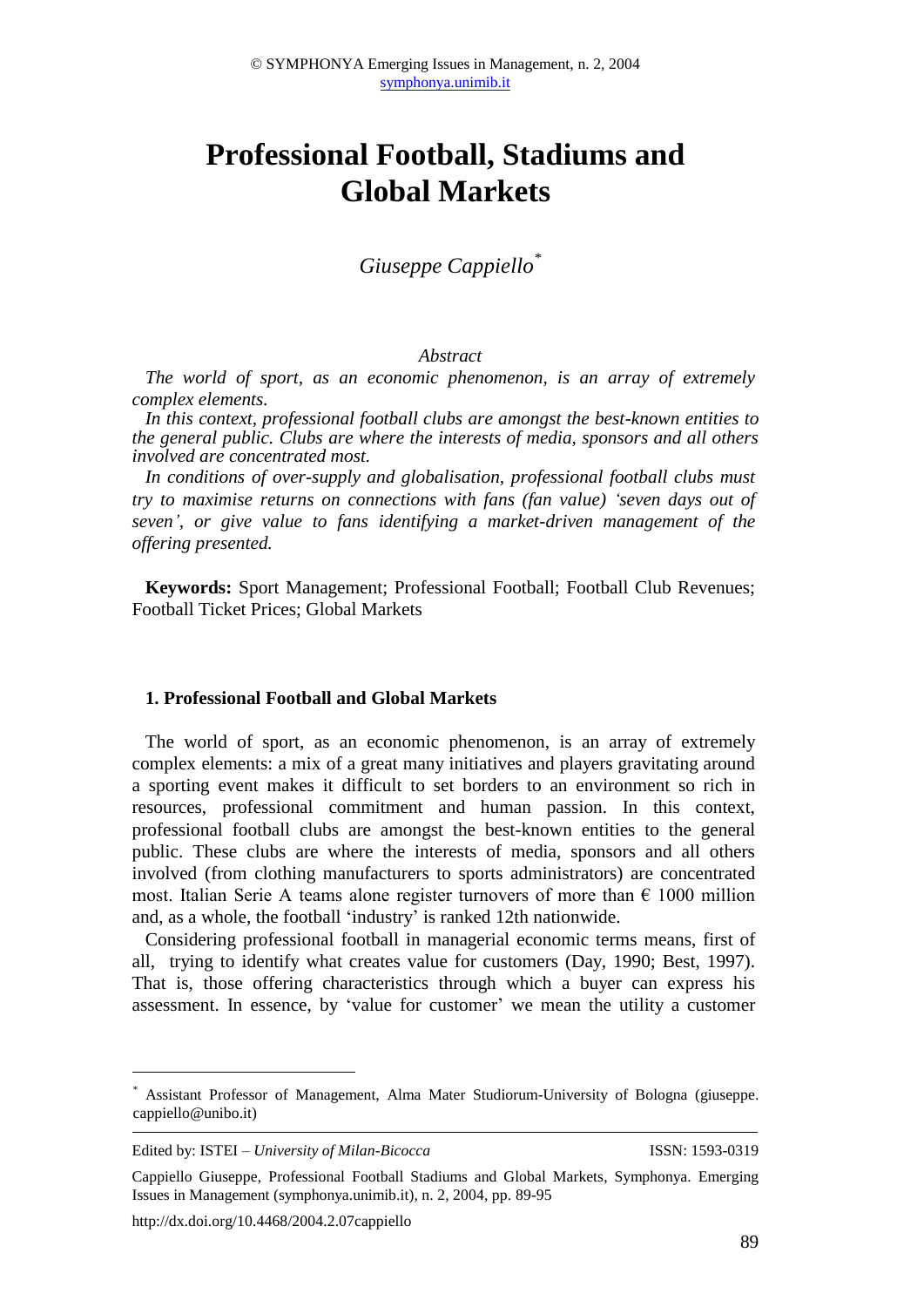perceives for what he has received related to the economic sacrifice sustained to obtain it (Zeithaml, 1988).

This study begins from one consideration: there has been general, all round demand for innovative formulas to attract the paying public into stadiums against a pressing competition from sports entertainment available through the mass media and a fall in public safety conditions. The 'basket of attributes' product concept is just about consolidated in marketing (Lambin, 2001), whereby combinations of distinct features contribute as the sum of many to the value of the offering as a whole. The sports product is not an exception to this - so the market offering for a football event ticket has a main element, the match, and a series of peripherals attracting a greater willingness to pay by customers/fans. Finding the value a customer attributes to an individual offering can mean strengthening the link to demand for a producer, consolidating a competitive advantage and usually obtaining a 'price premium' (customer value management).

### **2. Football Club Revenues**

Football club revenue sources can be split into three macro groups: income from match tickets, image rights and commercial earnings in general (sponsorship, merchandising, licensing) and revenues from other less common activities. Each of these three income types represents a third of revenues, thus all three must be continually developed, especially as a present-day football club's balance sheet does not seem to bring in the same results as on the field (Lago-Baroncelli-Szymanski, 2004).

Match earnings, or the so-called ticket office takings, are the most traditional form of revenue. We must not underestimate the degree to which a strong public attendance contributes considerably to product quality from the point of view of transmitting pictures of a football event (through television or even photos). A halfempty stadium often means that a match is not of much interest, in terms of both technical team level and championship competition status. In this sense, some studies have shown that the public is not so much interested in a balanced championship as in the perception of each person's team game quality level. At the same time, the chances for a team to achieve good results from a competitive, event standpoint also depends on the amount the club can spend and on the hiring of new players. (Szymanski, 2004).

Within the match revenue mix, a major element is plant facility design/layout and management. Over the last few years, there has been a trend to converting sportsonly structures through integration with other commercial activities and turning them into family entertainment venues (Cafferata, 1998; Siegfried-Zimbalist, 2000).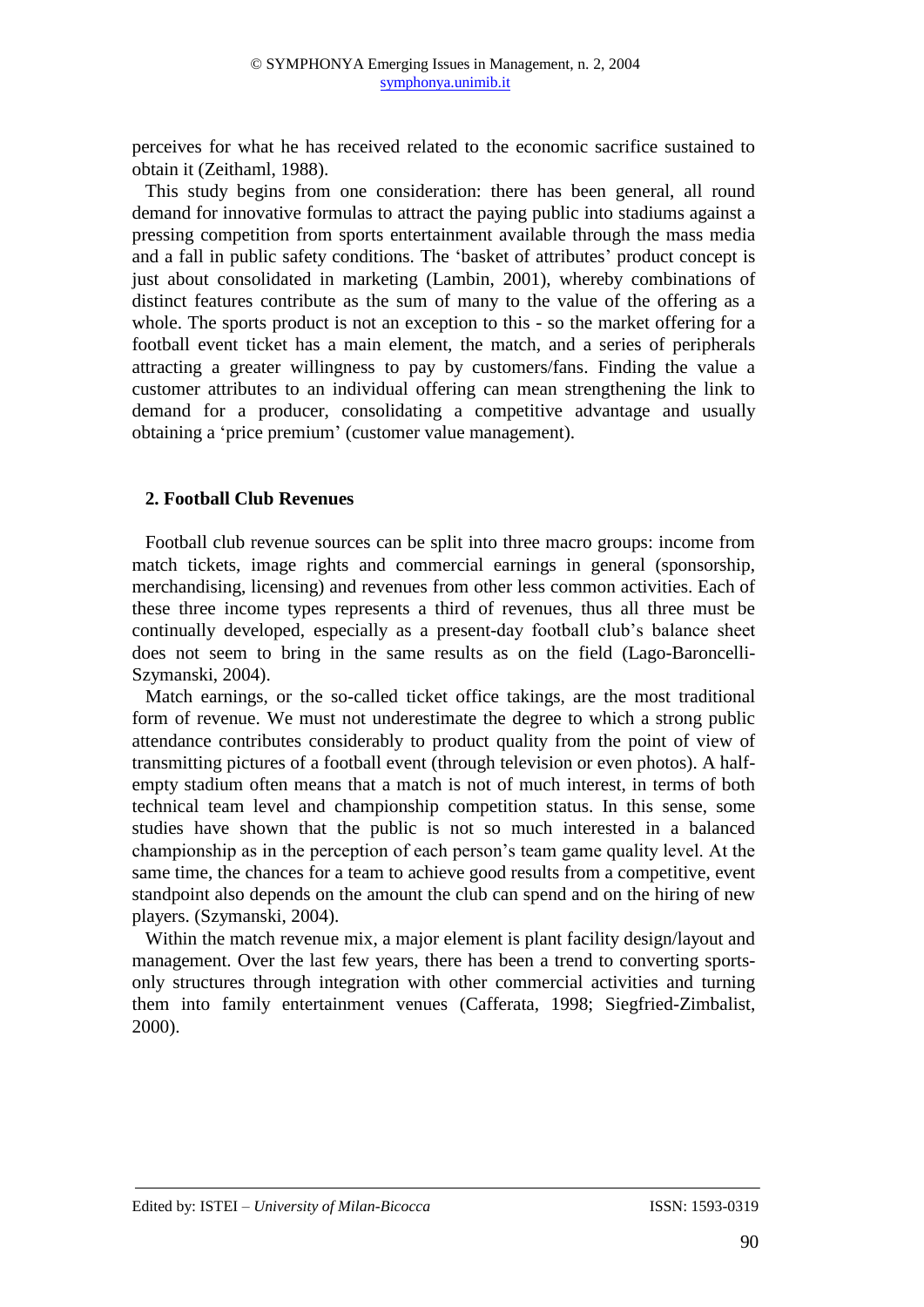|         | Average<br>capacity | Degree<br>of use | <i>Stadiums</i><br>with<br><i>athletics</i><br>track | Averag<br>e age of<br>structure |
|---------|---------------------|------------------|------------------------------------------------------|---------------------------------|
| Italy   | 52,000              | 57 %             | 56 %                                                 | 37                              |
| England | 30,000              | 77 %             | 0 %                                                  | 5                               |
| Spain   | 41,000              | 63 %             | N.A.                                                 | N.A.                            |

## **Table 1:** *Use of Facilities in Europe*

*Source:* McKinsey

## **3. Ticket Prices**

Football clubs present a high differentiation policy. A football stadium is usually split into differently priced ticket sections: going from the so-called popular sections, with prices between  $\epsilon$  15 and  $\epsilon$  20 and up to  $\epsilon$  200-300 for really important matches for the stadium's under-cover centre seats. There are different variations between these two extremes based on stadium features and the intention to capture various spectator types. At the Milan 'Meazza' stadium, F.C. Internazionale and A.C. Milan usually divide the stands into 11 macro-sections which, in turn, can be split into 136 micro-sections. One of the biggest problems club stadium managers face comes up with seating plans of this kind: how to make the difference in prices for the various sections as gradual as possible and avoid favouring ticket touts.

Over recent years, offering differences have gone beyond the traditional adult/child split (full/reduced ticket prices). Here there are other forms of personalisation and still more types being created, especially for subscriptions linked to special campaigns to attract some interesting categories: special prices for women, for the elderly and the very young are amongst those forms to be applied with the most success. To substantiate this new trend, the current S.S. Lazio 2003/04 season ticket campaign is proof. It offers women and children special grandstand seating at  $\epsilon$  90 instead of  $\epsilon$  200, and the package woman + child for the Monte Mario stand at just  $\epsilon$  360.

Another aspect requiring a different price level is match importance: opposing team value allows price leverage and can generate a price increase. As evidence of this, Table 2 below shows the strategy adopted by A.C. Milan when setting ticket prices for championship matches based on opposing team importance: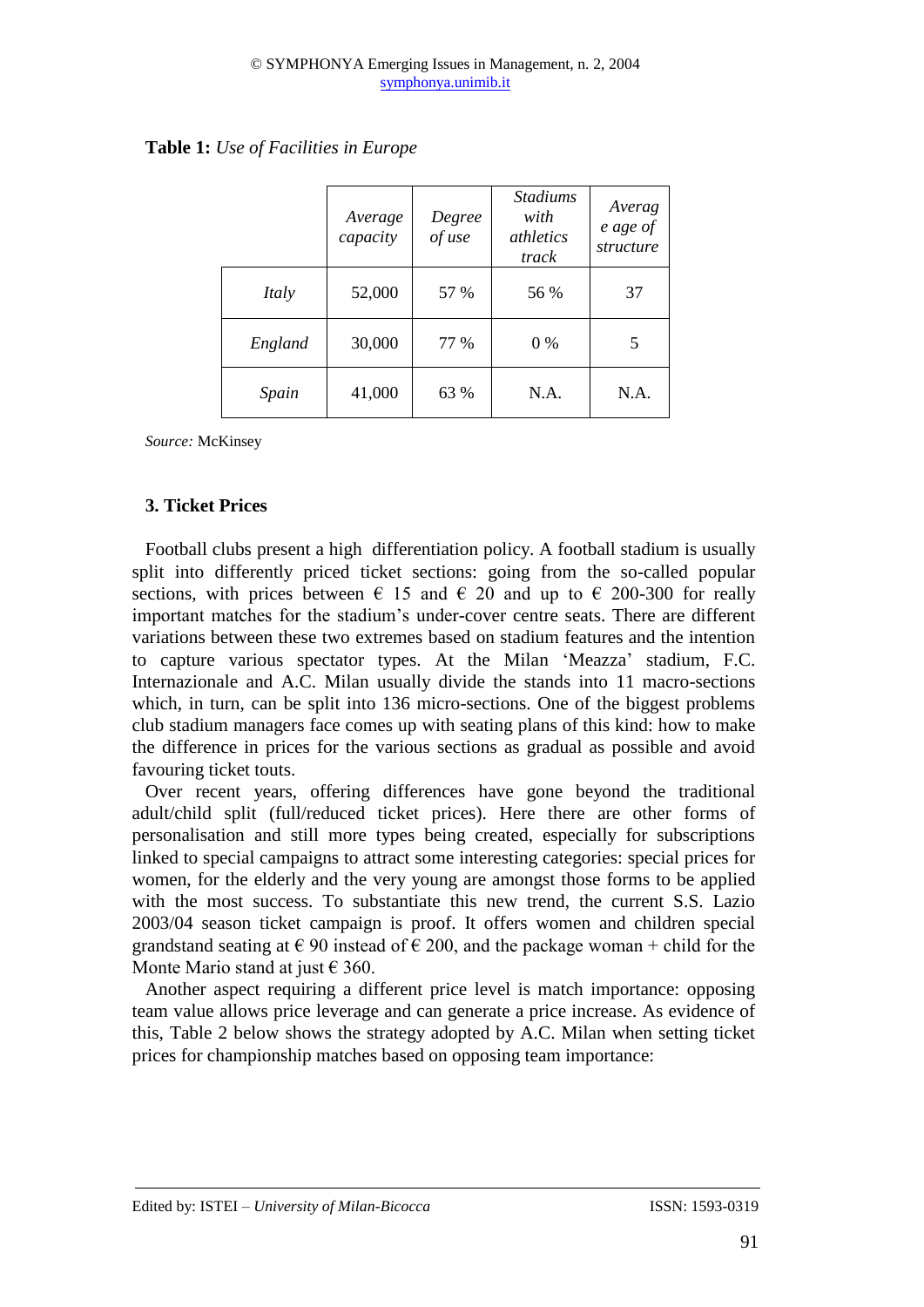| <b>SECTION</b>                     | <b>STANDARD</b><br>MATCH in $\epsilon$ | <b>MATCHES</b><br><b>AGAINST INTER</b><br>AND JUVENTUS in $\epsilon$ |  |  |
|------------------------------------|----------------------------------------|----------------------------------------------------------------------|--|--|
| West Honour stand                  | 270.00                                 | 270.00                                                               |  |  |
| West seats                         | 150.00                                 | 160.00                                                               |  |  |
| East honour stand                  | 82.00                                  | 99.00                                                                |  |  |
| $1st$ east ring                    | 66.00                                  | 82.00                                                                |  |  |
| $1st$ north/south ring             | 31.00                                  | 39.00                                                                |  |  |
| $2nd$ west/east ring               | 31.00                                  | 39.00                                                                |  |  |
| $2nd$ north/south ring             | 15.00                                  | 20.00                                                                |  |  |
| $3^{\text{rd}}$<br>south/west ring | 11.00                                  | 13.00                                                                |  |  |

**Table 2:** *Ticket Prices for Championship Home Matches*

*Source:* http://www.acmilan.com

Another way to apply a price discrimination policy is through the number of stadium entries that can be purchased. In this case, the option normally adopted is a season's ticket to all regular season home matches paid for in advance. This has a double benefit: for fans it ensures a seat with no extra sacrifice and considerable savings (at Internazionale it means having seventeen matches available but only paying for ten), and for clubs it means up-front cash flow.

In addition to this option, some clubs have tried midway options such as a monthly subscription or for a reduced number of matches. These proposals are normally called mini-subscriptions<sup>1</sup>. Whatever version is chosen, there is up-front cash flow and committed attendance. This has lead to the use of personalised subscriptions as gifts for Christmas or for other occasions. In the strategy behind certain offerings, it could be worthwhile placing emphasis on the attraction of individual matches. One of the main problems a club has is the massive flow of spectators during a big match compared to reduced attendances for second level matches. An objective could be to link big and small events through offerings including matches with different level teams. This would not just give a club immediate ticket sales for more important matches but would also offer it the chance to increase public attendance for less interesting matches.

Finally, as a stadium has a limited number of seats, demand must be matched with availability. Empty seats in a stadium are a revenue loss that cannot be recovered. There seems to be a pretty high number of seats not sold if we consider that the utilization percentage for professional football stadiums is an average  $63.3\%$ <sup>2</sup>.

### **4. A Study of Ticket Prices**

In order to check whether revenues can be increased through selling tickets with additional services (i.e. home delivered) or linked directly to other events (a basketball game) we did an empirical survey by interviewing 400 people during a 2003/2004 Serie A Championship match.

We used a multi-varied analysis statistical technical note method – Conjoint Analysis – allowing to measure attributes of a product/service to purchaser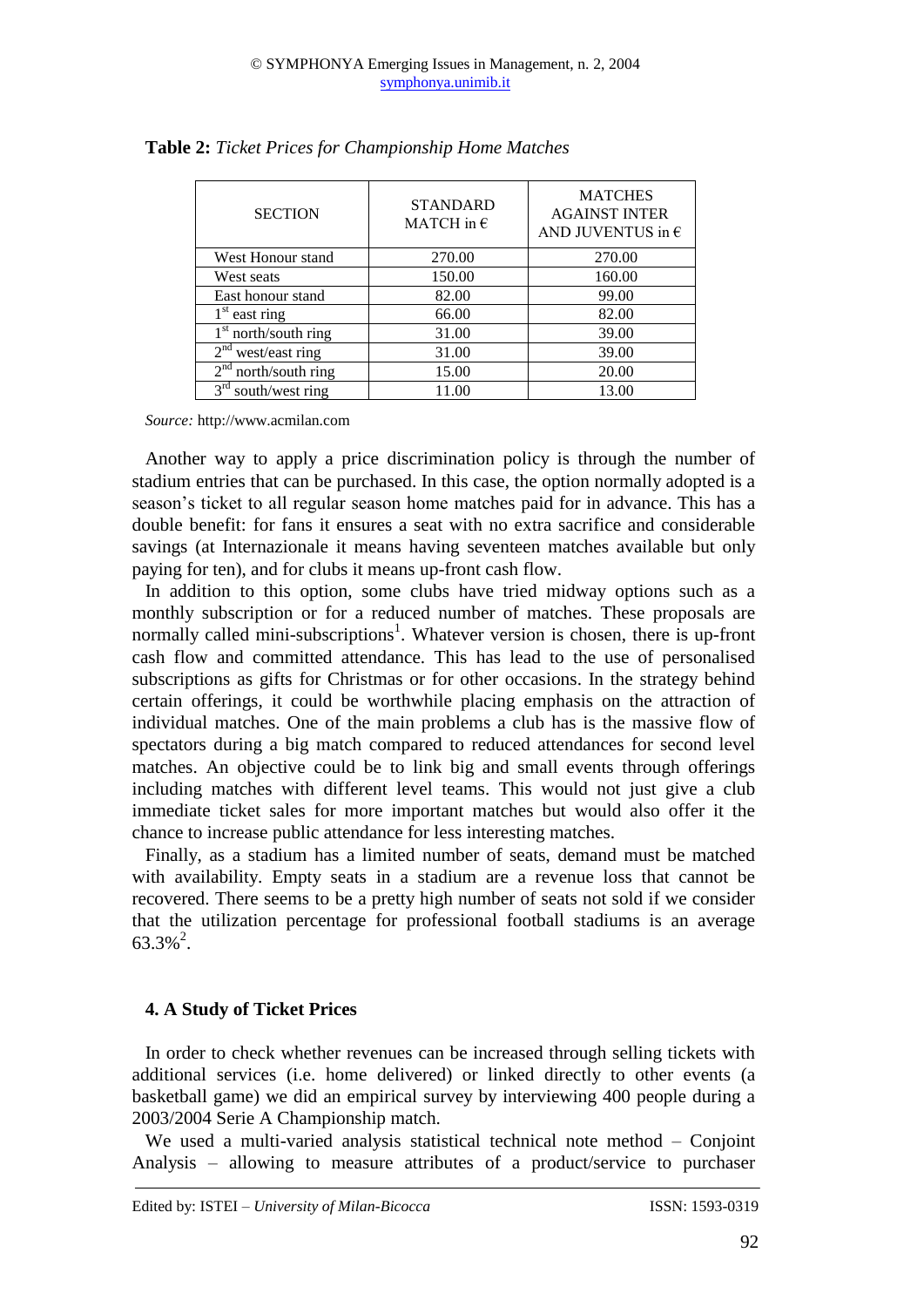preference as a whole. Conjoint Analysis is usually applied to answer questions such as: what product/service features are important or not for the consumer? What attribute levels are desirable to a greater or lesser extent in consumer decisions? What individual target should be aimed at?

Each person interviewed was asked to express a preference out of a series of questionnaire, called 'profiles'. We then analysed 367 questionnaires, as 33 were incomplete. The sample analysed was 74.4% men and 60% of those interviewed live in Bologna or the surrounding province. Students represented 24.3% of the total, 30% were white-collar workers, 15.3% blue collar and 10.4% freelance professionals. The questionnaire was given to spectators in different parts of the stadium: curve, sides, centre stand and covered centre stand.

The survey aimed to measure preferences associated with specific factors influencing buying a ticket for a football match: stadium seat, the chance to get a 50% discount on basketball game tickets, seeing a match against one of the leading five teams, ticket home delivery and ticket price. In particular, people were asked not to just consider individual factors but an 'offer package' (profiles) that differed in at least one of the modes associated with the variables considered. Application of Conjoint Analysis then allowed us to break up overall results into partial uses associated with each mode for the factors studied. The approach used to present the profile is full-profile: each interviewee had to assess, through a 7 point Likert scale (like/do not like), profiles containing all the variables.

By applying the SPSS Categories model, the orthogonal profiles submitted to interviewees were constructed automatically. This procedure supplied 16 stimuli to which two holdouts were then added aimed at analysing predictive model validity. This technique gave us disaggregated results for individual interviewees and aggregated results for the sample as a whole. As far as the sample as a whole is concerned, we could see that 'price' and 'stadium seat' factors - the part of the stadium from which the match is watched - are the elements that most influence interviewee preference. Respectively 31.75 and 31.10 associate more preference to it. Following this, high importance is given to being able to watch a match against one of the leading five teams (16.72) and then less importance to the others: 10.75 for a 50% discount on basketball game tickets and 9.68 for ticket home delivery.

The greater the importance given to a certain factor, the greater the discriminating power of the levels associated with it. Partial utility analysis shows to what degree and in which direction different modes change preference make-up. For the 'stadium seat' factor, what most attract customers are 'centre stand' (0.3668) and 'covered centre stand' (0.3157), while 'curve' (-0.4050) and 'side' (-0.2776) influence preference negatively. The 'price' factors change preferences linearly, so much so that the less customers perceive a utility, the more the level considered is penalised. In other words, the higher the price, the less the utility perceived: - 0.7230 ( $\in$  30), -1.6869 ( $\in$  70) and -2.6509 ( $\in$ 110).

The Pearson and Kendall indexes, calculated on observed and estimated values for the 16 profiles assessed by the interviewee, allow us to say that the estimated model adapts to interviewee preference well. Indeed, the two indexes take on a close to unit value. This shows that the starting hypotheses, both those regarding variables to be included in the model and those on how it should be set out and on relation between preference expressed and factor levels, were formulated correctly.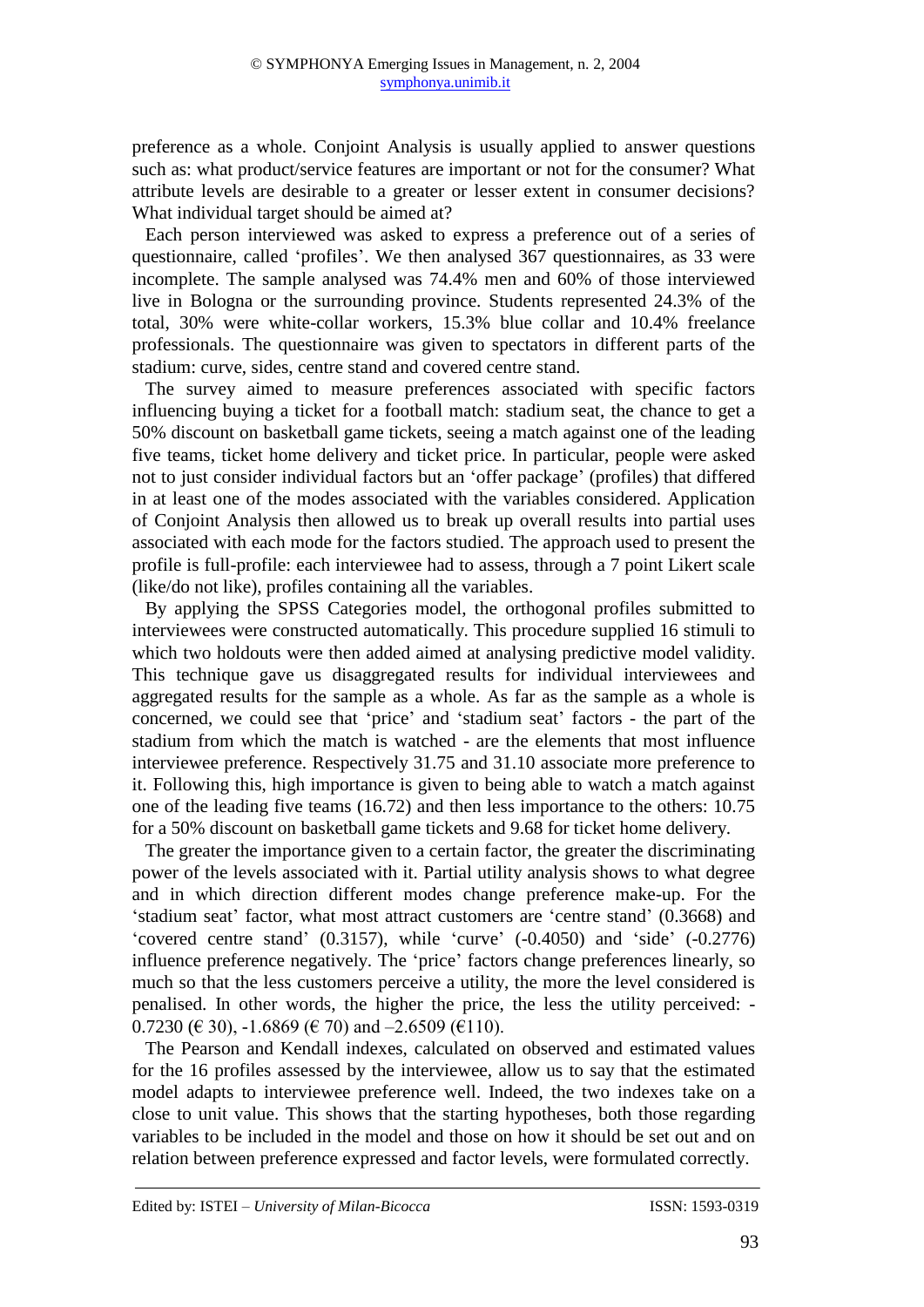An important consideration emerges from the above: football match spectators give most importance to what seat they have and how much it costs. What influences preference most is the presence or not of one of these two factors. Importance given to them is decidedly higher than the importance given to the other three factors considered. Amongst the latter group is the chance to watch a more interesting match or, better, a match with a team from one of the championship top five.

Using the Conjoint Analysis results, we simulated profiles to highlight potential customer choice profiles. We particularly tried to test willingness to pay a higher price in exchange for the chance to use the additional services in the survey. 54.53% of our sample would choose to pay an extra  $\epsilon$  20 to be able to watch a match against one of the leading five teams (Table 3).

| Card | <b>Seat</b>  | <b>Discount</b> | <b>Match</b> | <b>Delivery</b> | <b>Price</b>  | TKT    | Logit  |
|------|--------------|-----------------|--------------|-----------------|---------------|--------|--------|
| 19   | <b>Curve</b> | No              | No           | No              | $\epsilon$ 70 | 45.47% | 41.40% |
| 20   | Curve        | No              | Yes          | No              | € 90          | 54.53  | 58.60  |

### **Table 3:** *Simulation*

The willingness to pay a higher price goes up to  $\epsilon$  40 if in addition to watching a match against one of the leading 5 championship teams a 50% discount on basketball game tickets is offered (Table 4).

# **Table 4:** *Simulation*

| Card | <b>Seat</b>  | <b>Discount</b> | <b>Match</b> | <b>Delivery</b> | <b>Price</b>  | TKT    | Logit  |
|------|--------------|-----------------|--------------|-----------------|---------------|--------|--------|
| 19   | <b>Curve</b> | No              | No           | No              | $\epsilon$ 70 | 45.73% | 41.94% |
| 20   | <b>Curve</b> | Yes             | Yes          | No              | €<br>110      | 54.27  | 58.06  |

52.37% of those interviewed were willing to pay an extra  $\epsilon$  50 if the choice of 'side' seat at the stadium was included (Table 5).

### **Table 5:** *Simulation*

| Card | <b>Seat</b>  | <b>Discount</b> | <b>Match</b> | <b>Delivery</b> | Price         | TKT    | Logit  |
|------|--------------|-----------------|--------------|-----------------|---------------|--------|--------|
| 19   | <b>Curve</b> | No              | No           | No              | $\epsilon$ 70 | 47.63% | 44.68% |
| 20   | Side         | Yes             | Yes          | No              | 120<br>€      | 52.37  | 55.32  |

To sum up, it is obvious that fans give greater importance to the place they watch a match from inside the stadium and that the willingness to pay a higher price increases as the number of complementary services included in the price increase even though interest in the latter is still somewhat residual. We seem to have a buyer who is still very interested in the sport and competition factor of a football match and not just a simple spectator looking for entertainment as some would want to describe him or her.